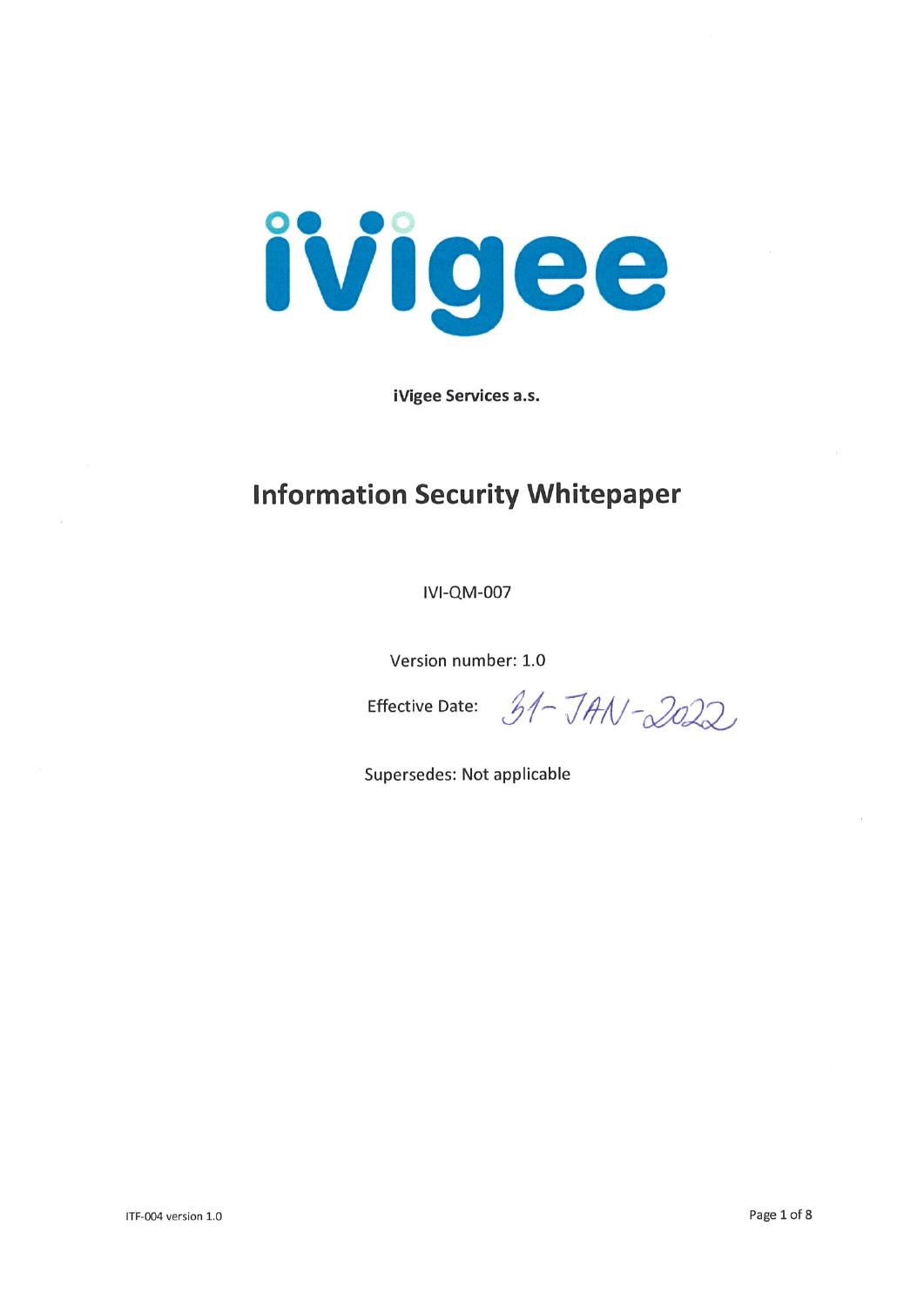| <i><b>ivigee</b></i>                                  | <b>Information Security Whitepaper</b> |                     |
|-------------------------------------------------------|----------------------------------------|---------------------|
|                                                       | QUALITY MANUAL (QM)                    |                     |
| Effective date: see the title page   Code: IVI-QM-007 |                                        | Version Number: 1.0 |

## 1 APPROVAL SIGNATURES

| <b>Printed Name:</b>  | Robert Scheiner        | Date:      |                                                                                                      |
|-----------------------|------------------------|------------|------------------------------------------------------------------------------------------------------|
| <b>Role/Position:</b> | Author / CIO           | Signature: | Digitally signed by<br>Robert<br><b>Robert Scheiner</b><br>Schleiner-3:37:58+01'00'                  |
| <b>Printed Name:</b>  | Tomáš Musil            | Date:      |                                                                                                      |
| <b>Role/Position:</b> | Content Reviewer / CFO | Signature: | Digitally signed by<br>Tomas<br><b>Tomas Musil</b><br>Date: 2022.01.28<br>Musil<br>14:07:35 +01'00'  |
| <b>Printed Name:</b>  | Marcela Fialová        | Date:      |                                                                                                      |
| <b>Role/Position:</b> | Approver / COO         | Signature: | Digitally signed by<br>Marcela<br>Marcela Fialova<br>Date: 2022.01.28<br>Fialova<br>14:10:06 +01'00' |

## 2 REVISION HISTORY

| <b>Version</b> | Effective date                       | Author | <b>Revisions</b> |
|----------------|--------------------------------------|--------|------------------|
| -1.0           | See the title page   Robert Scheiner |        | Initial version  |

**– CONFIDENTIALITY AND PROPRIETARY INFORMATION –**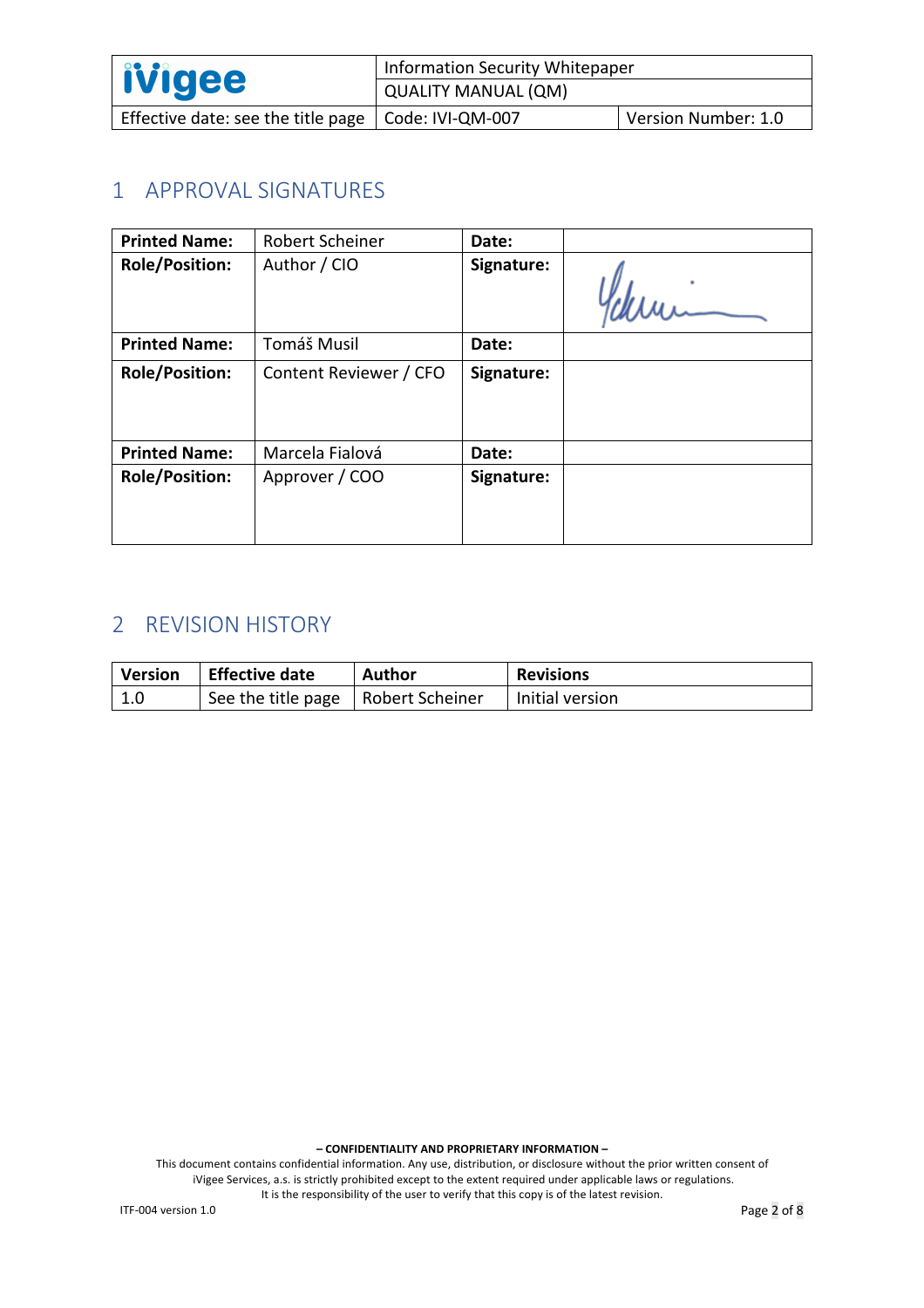| <b>ivigee</b>                                               | Information Security Whitepaper |                     |
|-------------------------------------------------------------|---------------------------------|---------------------|
|                                                             | QUALITY MANUAL (QM)             |                     |
| Effective date: see the title page $\vert$ Code: IVI-QM-007 |                                 | Version Number: 1.0 |

## 3 TABLE OF CONTENTS

| $\mathbf{1}$   |            |  |  |  |
|----------------|------------|--|--|--|
| $\mathbf{2}$   |            |  |  |  |
| 3              |            |  |  |  |
| 4              |            |  |  |  |
| 5              |            |  |  |  |
| 6              |            |  |  |  |
|                | 6.1<br>6.2 |  |  |  |
| $\overline{7}$ |            |  |  |  |
|                | 7.1        |  |  |  |
|                | 7.2        |  |  |  |
|                | 7.3        |  |  |  |
|                | 7.4        |  |  |  |
|                | 7.5        |  |  |  |
|                | 7.6        |  |  |  |
|                | 7.7        |  |  |  |
|                | 7.8        |  |  |  |
|                | 7.9        |  |  |  |
|                | 7.10       |  |  |  |
|                | 7.11       |  |  |  |
|                | 7.12       |  |  |  |
|                | 7.13       |  |  |  |
|                | 7.14       |  |  |  |
|                | 7.15       |  |  |  |
|                | 7.16       |  |  |  |
|                | 7.17       |  |  |  |

- CONFIDENTIALITY AND PROPRIETARY INFORMATION -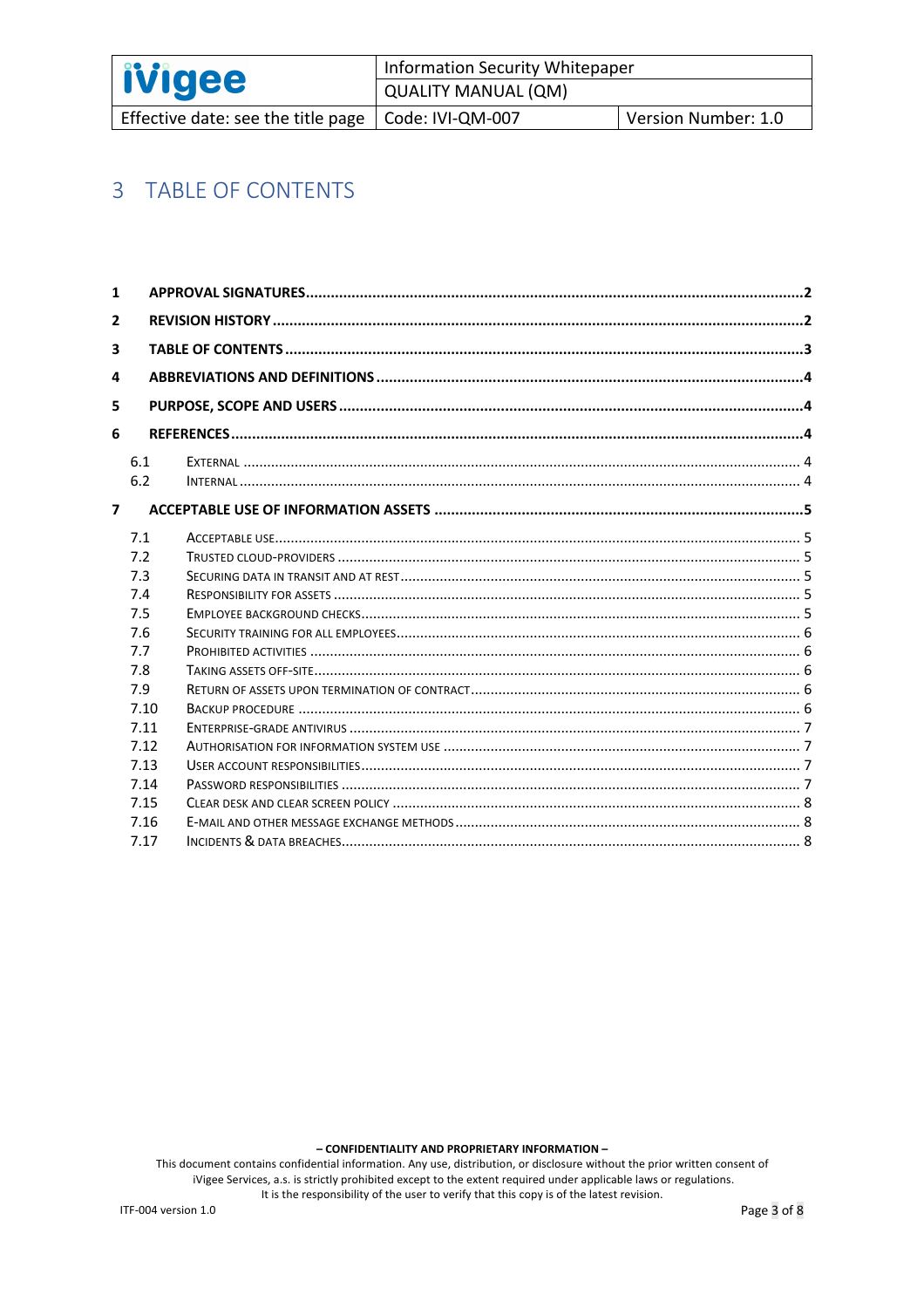| <i><b>livigee</b></i>                                       | Information Security Whitepaper |                     |
|-------------------------------------------------------------|---------------------------------|---------------------|
|                                                             | QUALITY MANUAL (QM)             |                     |
| Effective date: see the title page $\vert$ Code: IVI-QM-007 |                                 | Version Number: 1.0 |

## 4 ABBREVIATIONS AND DEFINITIONS

| <b>Term/Abbreviation</b> | <b>Definition</b>                                                          |  |  |
|--------------------------|----------------------------------------------------------------------------|--|--|
| Information system       | Includes all platforms, servers and clients, network infrastructure,       |  |  |
| (IS)                     | system and application software, data, and other computer                  |  |  |
|                          | subsystems and components which are owned or used by the                   |  |  |
|                          | organisation, or which are under the organization's                        |  |  |
|                          | responsibility. The use of an information system also includes the         |  |  |
|                          | use of all internal or external services, such as Internet access, e-mail, |  |  |
|                          | etc.                                                                       |  |  |
| Information assets       | In the context of this document, applies to information systems and        |  |  |
|                          | other information/equipment including paper documents, mobile              |  |  |
|                          | phones, portable computers, data storage media, etc.                       |  |  |

## 5 PURPOSE, SCOPE AND USERS

The purpose of this document is to present to iVigee's business stakeholders its commitment to information security best practices. Many of the controls listed are applied to the entire scope of the company's Information Security Management System (ISMS), and to all personal data processing activities.

## 6 REFERENCES

| 6.1 External                                                                                       |  |
|----------------------------------------------------------------------------------------------------|--|
| Document Reference /Title                                                                          |  |
| ISO/IEC 27001 standard, clauses A.6.2.1, A.6.2.2, A.8.1.2, A.8.1.3, A.8.1.4, A.9.3.1,              |  |
| A.11.2.5, A.11.2.6, A.11.2.8, A.11.2.9, A.12.2.1, A.12.3.1, A.12.5.1, A.12.6.2, A.13.2.3, A.18.1.2 |  |
| EU GDPR Article 32                                                                                 |  |

### 6.2 Internal

| <b>Document Reference</b> | Title                       |
|---------------------------|-----------------------------|
| IVI-SOP-GEN-002           | Document Management         |
| IVI-SOP-GEN-016           | Incident Response Procedure |

**– CONFIDENTIALITY AND PROPRIETARY INFORMATION –**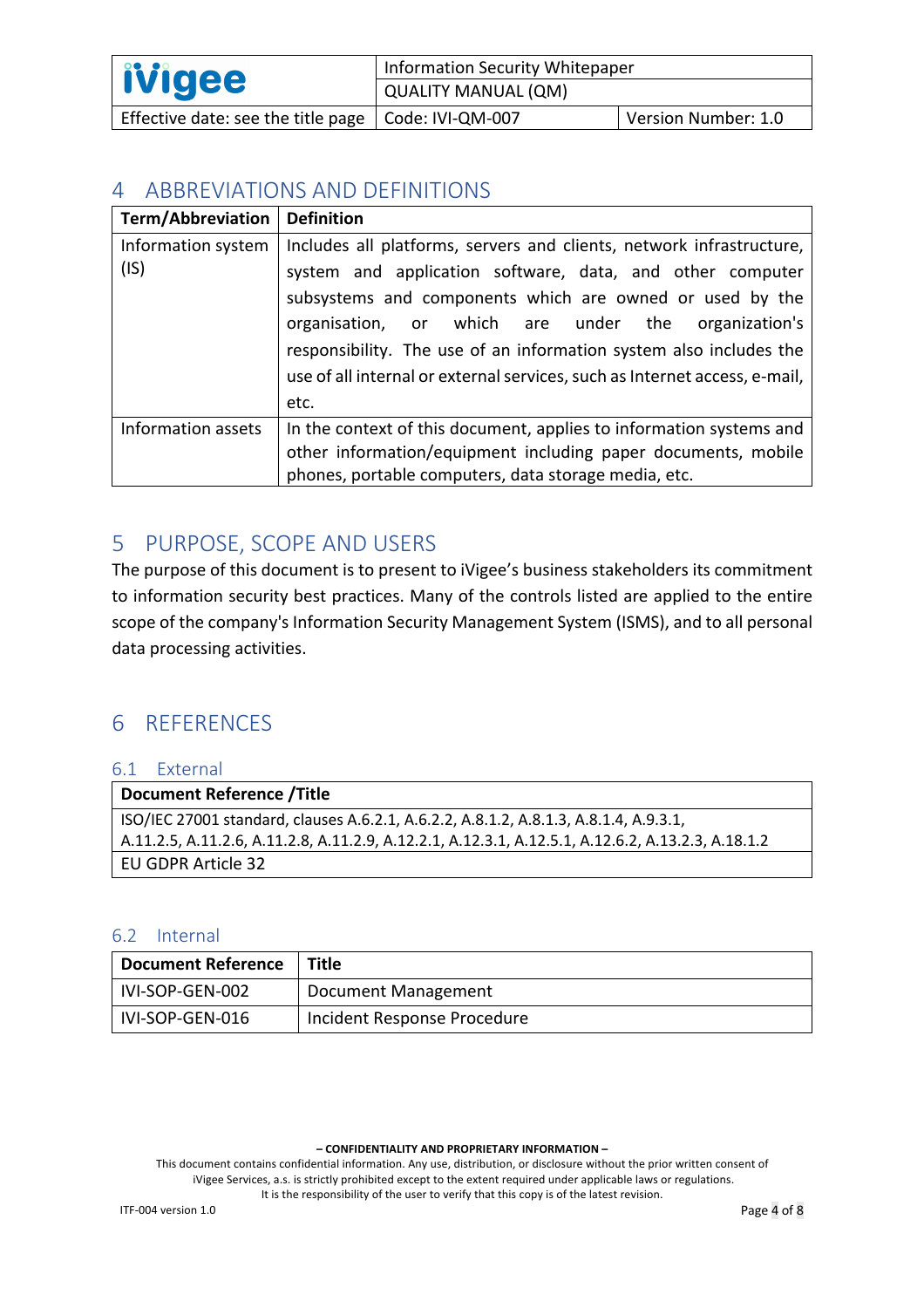## 7 ACCEPTABLE USE OF INFORMATION ASSETS

### 7.1 Acceptable use

Information assets may be used only for business needs with the purpose of executing organisation related tasks.

### 7.2 Trusted cloud-providers

All iVigee platform systems are cloud-based by preference. Only leading trusted cloud vendors are used which:

- implement the best security practices within the field,
- meet regulatory compliance, e.g., GDPR, GxP,
- offer EU-sovereign data centres which guarantee EU data residency, meet EU privacy and security requirements, and allow iVigee to protect its most sensitive data as required.

#### 7.3 Securing data in transit and at rest

For iVigee cloud-based providers, data in transit and at rest is encrypted using strong encryption protocols and technologies including Transport Layer Security/Secure Sockets Layer (TLS/SSL) and Internet Protocol Security (IPSec) or Advanced Encryption Standard (AES).

For data residing (temporarily) at workstations, data at rest is protected based on workstations using encrypted disks, as well as enforcing relevant set of CIS Benchmark policies, e.g., clear screen policy.

#### 7.4 Responsibility for assets

Each information asset has a described purpose, owner and access controls designated in our company's internal Inventory of Information Assets. The asset owner is responsible for the confidentiality, integrity and availability of information of the asset in question.

### 7.5 Employee background checks

For each new employee, iVigee verifies an individual's education, previous employment, criminal record check and possibly other sources relevant to the position and local labour regulations.

**– CONFIDENTIALITY AND PROPRIETARY INFORMATION –**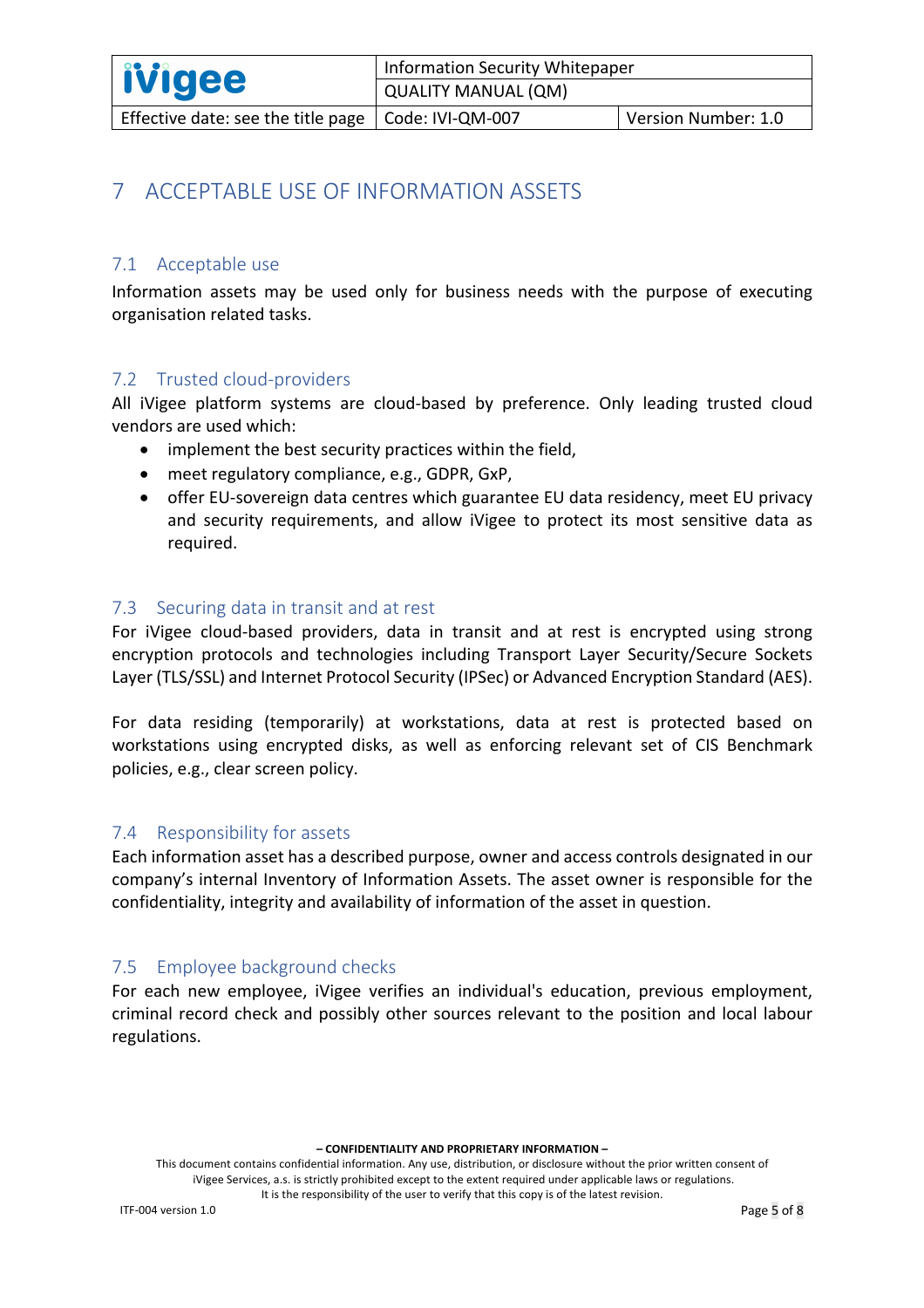| <b>ivigee</b>                                         | <b>Information Security Whitepaper</b> |                     |
|-------------------------------------------------------|----------------------------------------|---------------------|
|                                                       | QUALITY MANUAL (QM)                    |                     |
| Effective date: see the title page   Code: IVI-QM-007 |                                        | Version Number: 1.0 |

## 7.6 Security training for all employees

All iVigee employees undergo cyber-security awareness training as part of the induction process and relevant updates throughout their careers. They also agree to the company's Code of Conduct, highlighting various aspects of information security.

## 7.7 Prohibited activities

It is prohibited:

- to use information assets in a manner that unnecessarily takes up capacity, weakens the performance of the information system or poses a security threat,
- to download image or video files which do not have a business purpose, send e-mail chain letters, play games, etc.,
- to install software on a local computer without explicit permission,
- to use cryptographic tools (encryption) on a local computer, with the exception of password managers,
- to download program code from external media,
- to install or use peripheral devices such as modems, memory cards or other devices for storing and reading data (e.g., USB flash drives) without explicit permission.

### 7.8 Taking assets off-site

Equipment, information, or software, regardless of its form or storage medium, cannot be taken outside of usual places of work without prior permission. If said assets are outside the organisation, they must be controlled by the person who was granted permission for their removal.

## 7.9 Return of assets upon termination of contract

Upon termination of an employment contract or other contract on the basis of which various equipment, software or information in electronic or paper form is used, the user must return all such information assets.

### 7.10 Backup procedure

All important business information must be stored within company's designated Document Management System.

iVigee uses cloud vendors for its information assets. The two major vendors where iVigee's critical business information is stored are Microsoft Azure and Atlassian Cloud. They implement the following facilities:

• Internal frequent active backups, typically daily. Although these are for internal vendors' needs mainly, they may be provided based on ad-hoc justified request.

#### **– CONFIDENTIALITY AND PROPRIETARY INFORMATION –**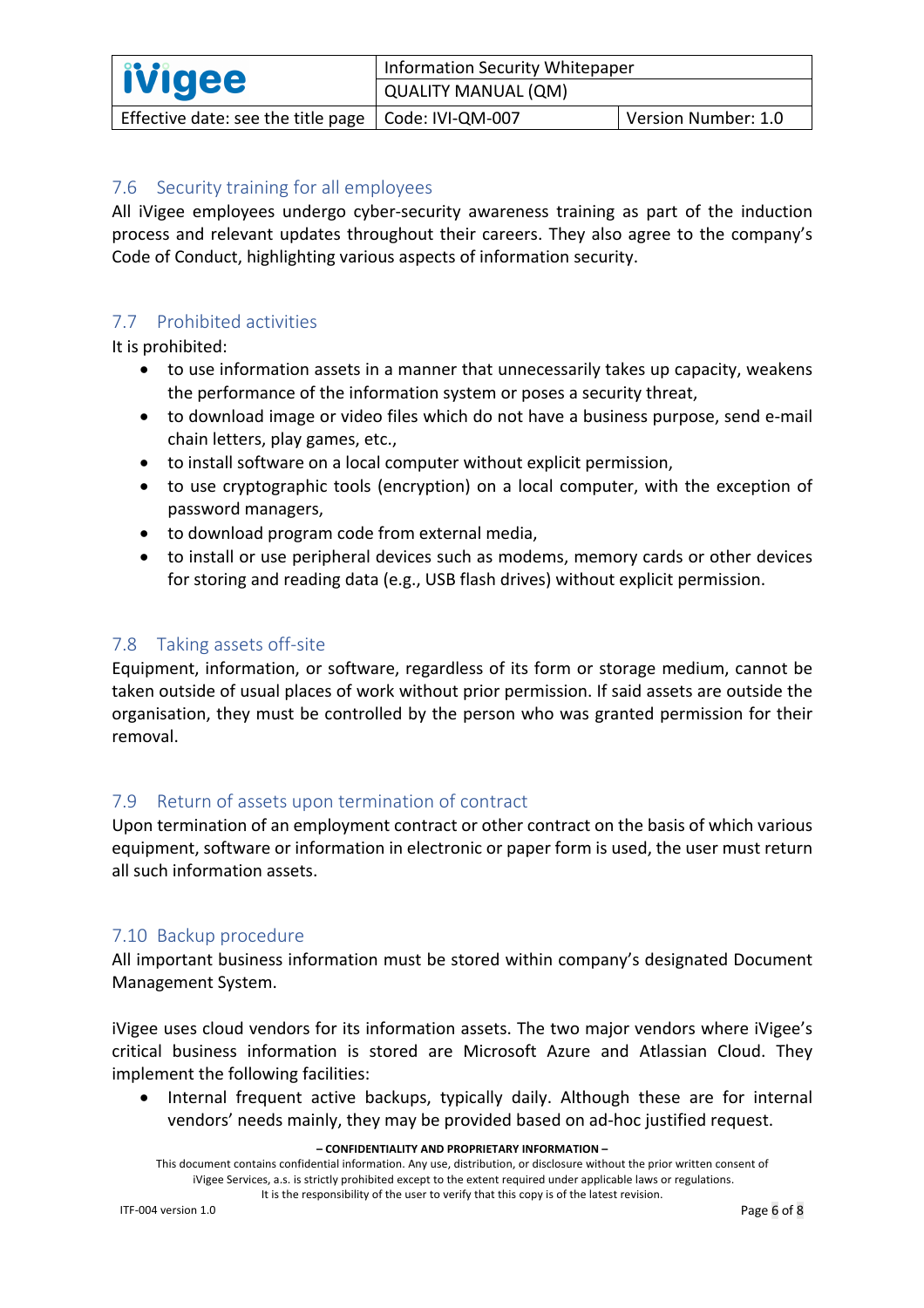| <b>ivigee</b>                                               | Information Security Whitepaper |                     |
|-------------------------------------------------------------|---------------------------------|---------------------|
|                                                             | <b>QUALITY MANUAL (QM)</b>      |                     |
| Effective date: see the title page $\vert$ Code: IVI-QM-007 |                                 | Version Number: 1.0 |

• SW facilities where all deleted content is by-default placed into "trash bins", minimizing the risk of losing information or being unable to retrieve accidentally deleted items for a reasonable time. The trash is kept for 60 days for Atlassian Cloud, or 93 days for Office365/SharePoint. After this, the information is permanently deleted.

iVigee implements ad-hoc back-ups within own bespoke solutions based on business and clients' needs.

## 7.11 Enterprise-grade antivirus

An endpoint protection solution is installed on each workstation, with activated automatic updates. This solution is managed centrally and identified threats and alerts are acted upon swiftly.

## 7.12 Authorisation for information system use

Users of the information system may only access those information system assets for which they have been explicitly authorised by the asset owner. Users may use the information system only for purposes for which they have been authorised, i.e., for which they have been granted access rights. It is explicitly forbidden for users to take part in activities which may be used to bypass information system security controls.

### 7.13 User account responsibilities

Users must not, directly or indirectly, allow another person to use his/her access rights, i.e., username, and must not use another person's username and/or password. The use of group user names is forbidden. The owner of the user account is its user, who is responsible for its use, and all transactions performed through this user account.

### 7.14 Password responsibilities

Users must apply good security practices when selecting and using passwords:

- passwords must not be disclosed to other persons, including management and system administrators
- passwords must not be written down
- user-generated passwords must not be distributed through any channel (using oral, written or electronic distribution, etc.)
- passwords must be changed if there are indications that the passwords or the system may have been compromised – in that case a security incident must be reported
- password must be changed at first log-on to a system

**– CONFIDENTIALITY AND PROPRIETARY INFORMATION –**